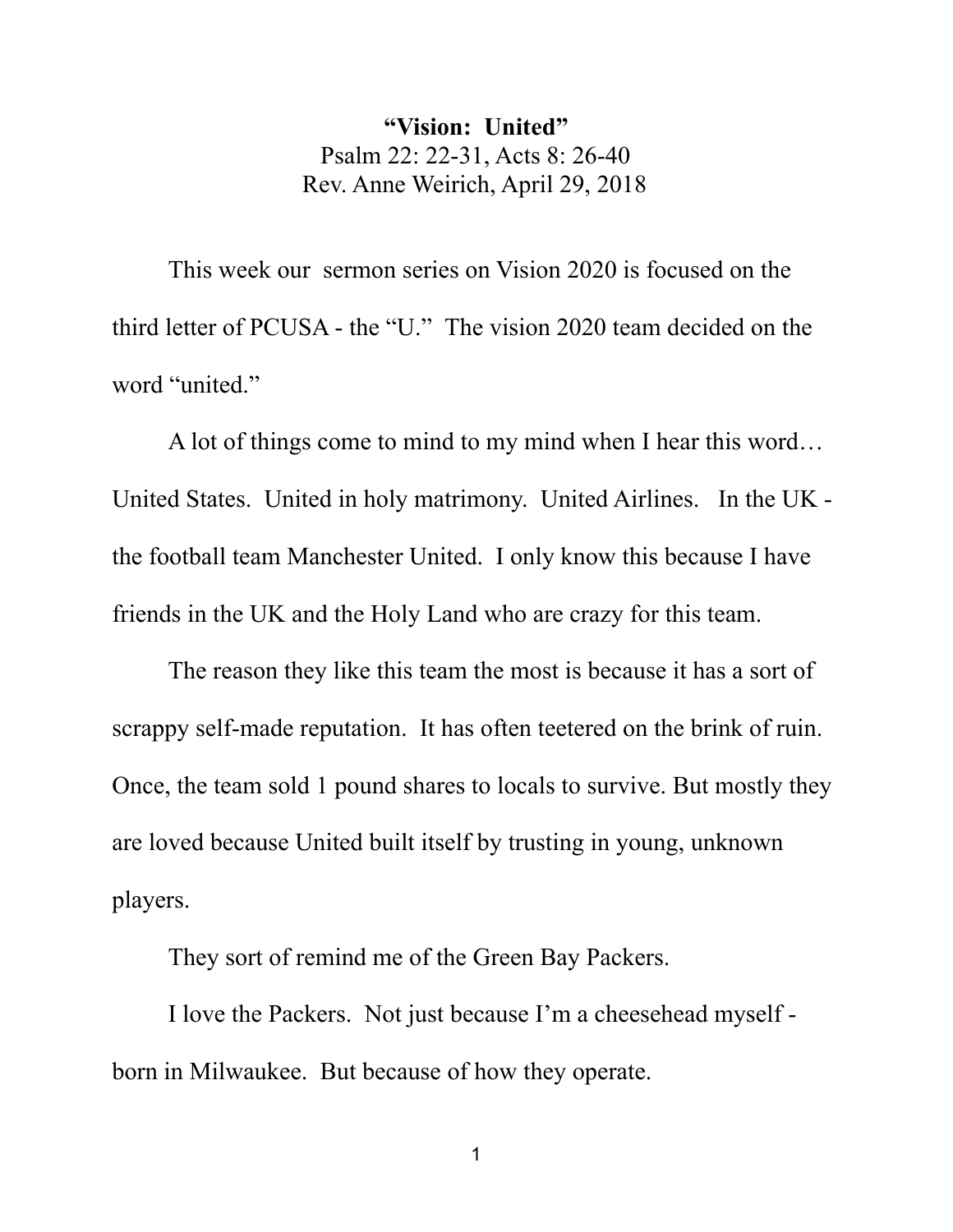The Packers, given an exception by the NFL, have always been a non-profit, publicly owned team. In 1923, as the team faced bankruptcy, 400 people were offered \$5 shares at the local Elks club. Now there are over 360,000 shareholders from all over the country and millions of shares. There are no dividends. Stock does not appreciate in value and can't be traded. No owner gets free tickets. No one can own a controlling amount of shares. So why do it?

Well, some say that 360,000 fans own the team because no one else wanted it. :o)

However, for most people, there is great pride of ownership and a sense that the team rises up from Green Bay rather than weighs them down with expenses. The organization contributes to the city. They've never thought of leaving Green Bay for a larger venue. The stadium is sold out every game, win or lose, and there's a 30 year waiting list for season tickets.

My friends who are Manchester United fans have seen their club trade shares on the NY stock exchange. And go for the big money players. It's now the most valuable team in the world. Many feel that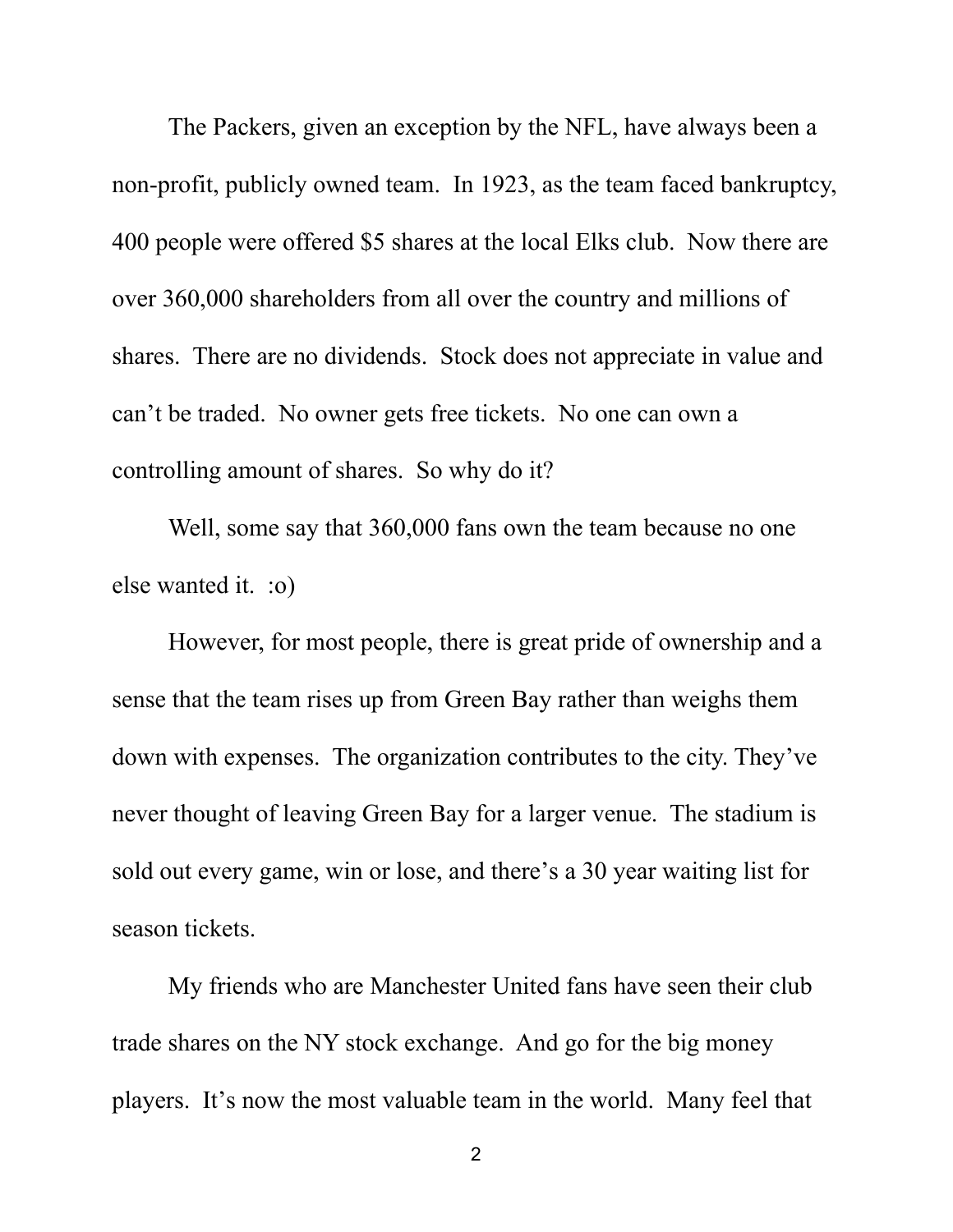corporate sponsors disenfranchised the fans. Fan loyalty is still there. But most long for when the founding principles united them, rather than wins and wealth.

Shared, united vision always seems the best way forward. But it's not the easiest to hold onto. The shine and polish of big money and flashy players is hard to resist.

The Vision Team didn't use any sports metaphors when they described how we are called to be united. Sports metaphors only reflect some of the same ideals found in faith, after all.

Vision 2020 draws us out even further into the world by expanding our thoughts about being united.

As members of the Church universal, we are Christ's disciples, called by God and empowered by the Holy Spirit.

• Against forces that seek to divide, Christ compels us to bear witness to a love that sustains community across great differences.

Striving to love all of our neighbors as ourselves, we approach others in a spirit of openness and trust as we follow Jesus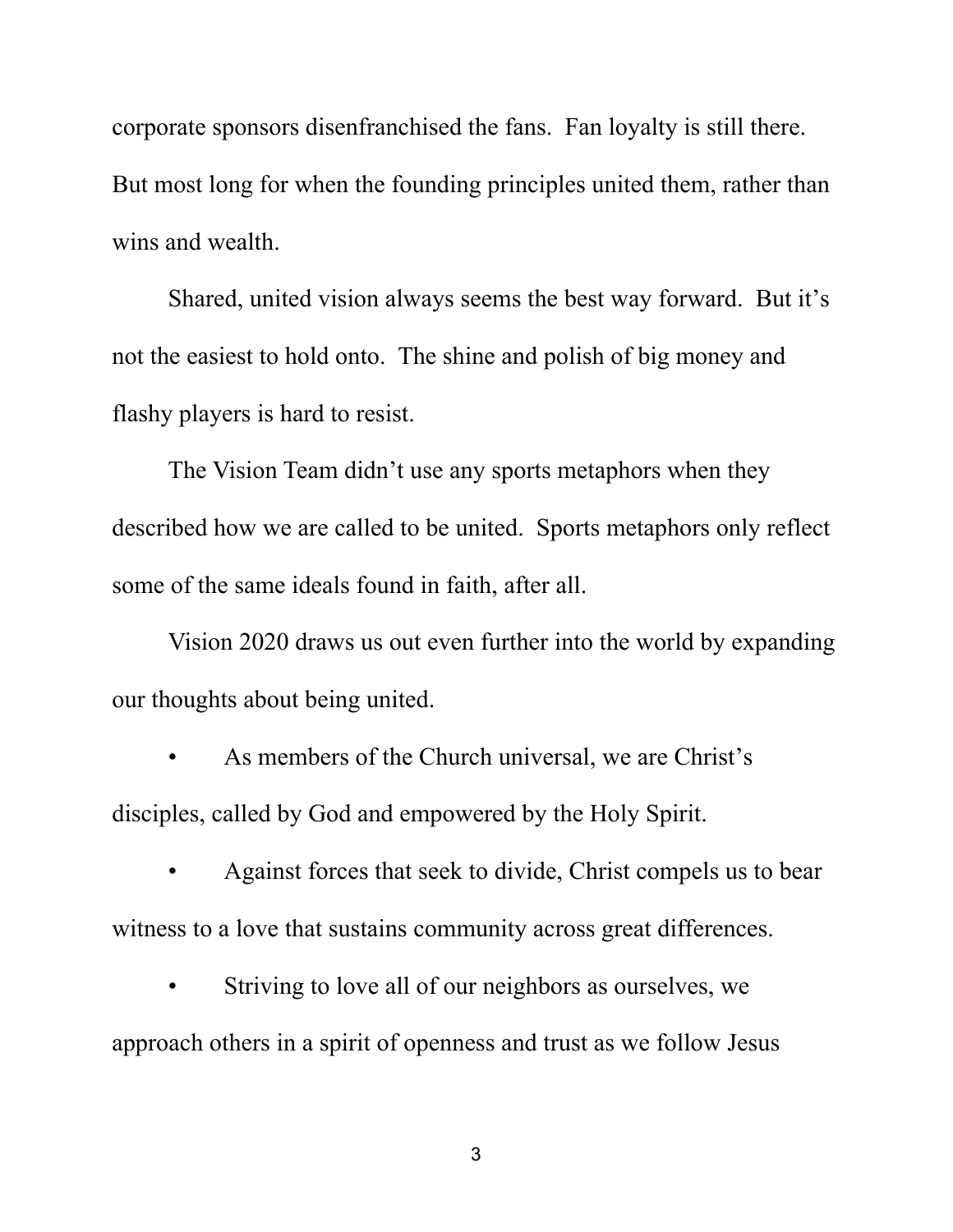Christ in respecting the freedom of other religions, world views, and traditions.

A friend of mine from Gambia was visiting in the Columbus area for the last several weeks. His name is Rev. Abou Camara. He came to explore a partnership of some kind with the PCUSA.

Over the last 20 years or so, Abou and his wife and a small group of church leaders have been planting churches in Gambia, Senegal, Guinea Bissau and Guinea Conkray. These are largely Muslim areas and most, but not all the members of his church are converted from Islam.

Last Saturday, at Presbytery, Abou told us that in Africa in addition to differences in religion, there are also differences in language and tribe. In Gambia, English is the official language. But there are fifteen tribal languages. Like most people in Gambia he learned five of those languages just by playing with friends, chatting among acquaintances in various settings.

When they were starting out, they would send a leader to a village who could speak the language. In some cases the churches would not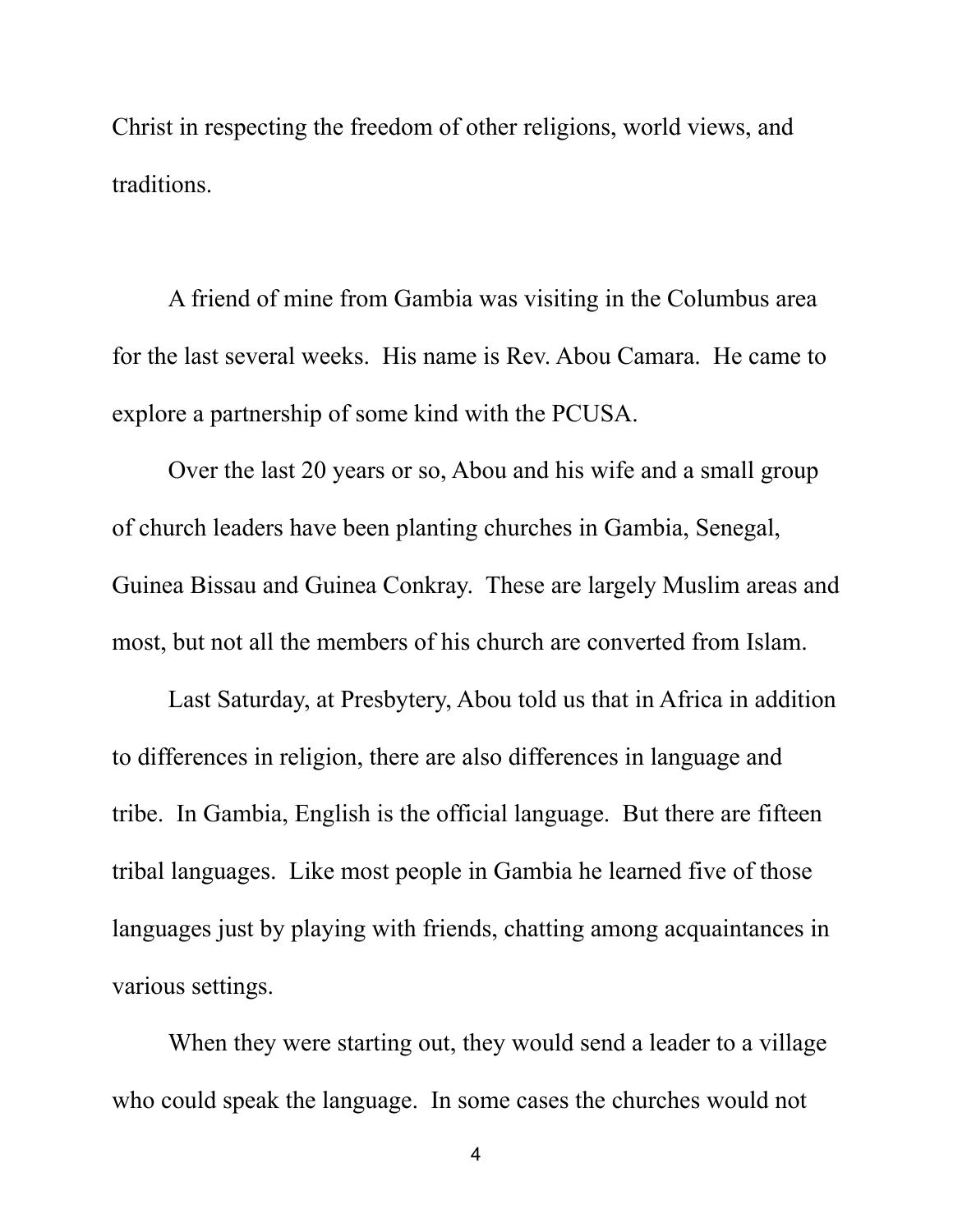grow beyond a very few people - even after several years. So they decided to send someone from the same tribe. When they did this, the churches would soon outgrow their buildings and overwhelm the leadership with work.

He's concerned, because, in Christ, these tribal differences should not matter. But, in reality, these things do matter to people. The hope is, that as the faith grows and deepens, tribal affiliations won't be a stumbling block. But he's under no illusion that it won't take generations to make this happen.

Abou told me, you're lucky. Here - you don't have tribes.

Well - I'm not so sure about that.

It would depend upon how we might describe a tribe, I suppose. Because in most churches we look fairly tribal. We don't have a lot of diversity among us no matter who we are. Sometimes it is because of language. Other times it is because… well - that's a complicated answer.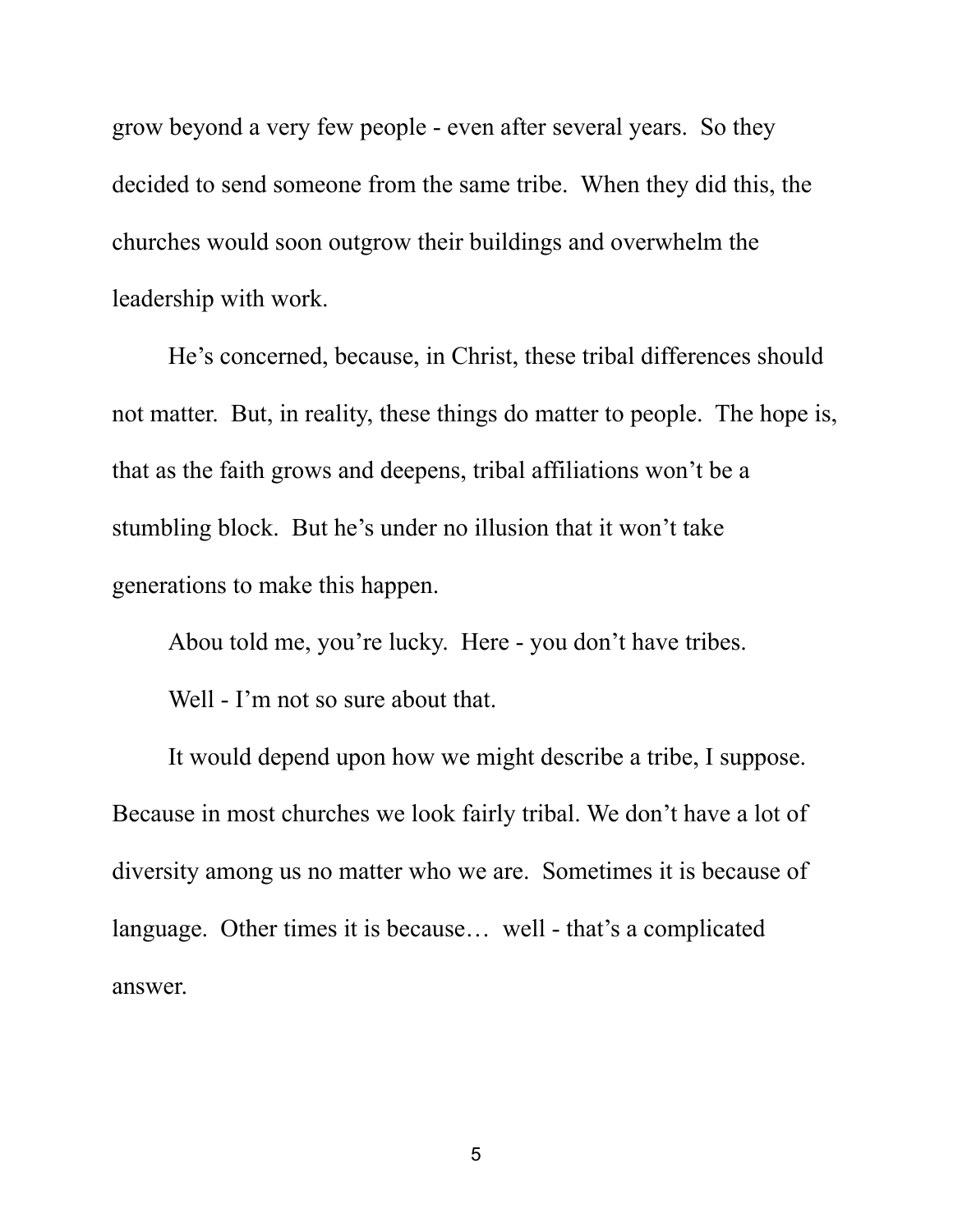There are many sentences of Scripture that we can draw upon that teach us how God's vision of a united people is supposed to look. The psalm for today is one of those.

This is a psalm about the "great congregation." The words reflect the vision of a united people.

The great congregation is without borders and tribes - with justice for all - "the poor shall eat and be satisfied," says the psalmist. And it includes everyone… listen again.

> All the ends of the earth shall remember and turn to the Lord; and all the families of the nations shall worship before him. For dominion belongs to the Lord, and he rules over the nations.

The psalmist goes on and tells us that not even time prevents God's great congregation. Those who have passed from this life to the next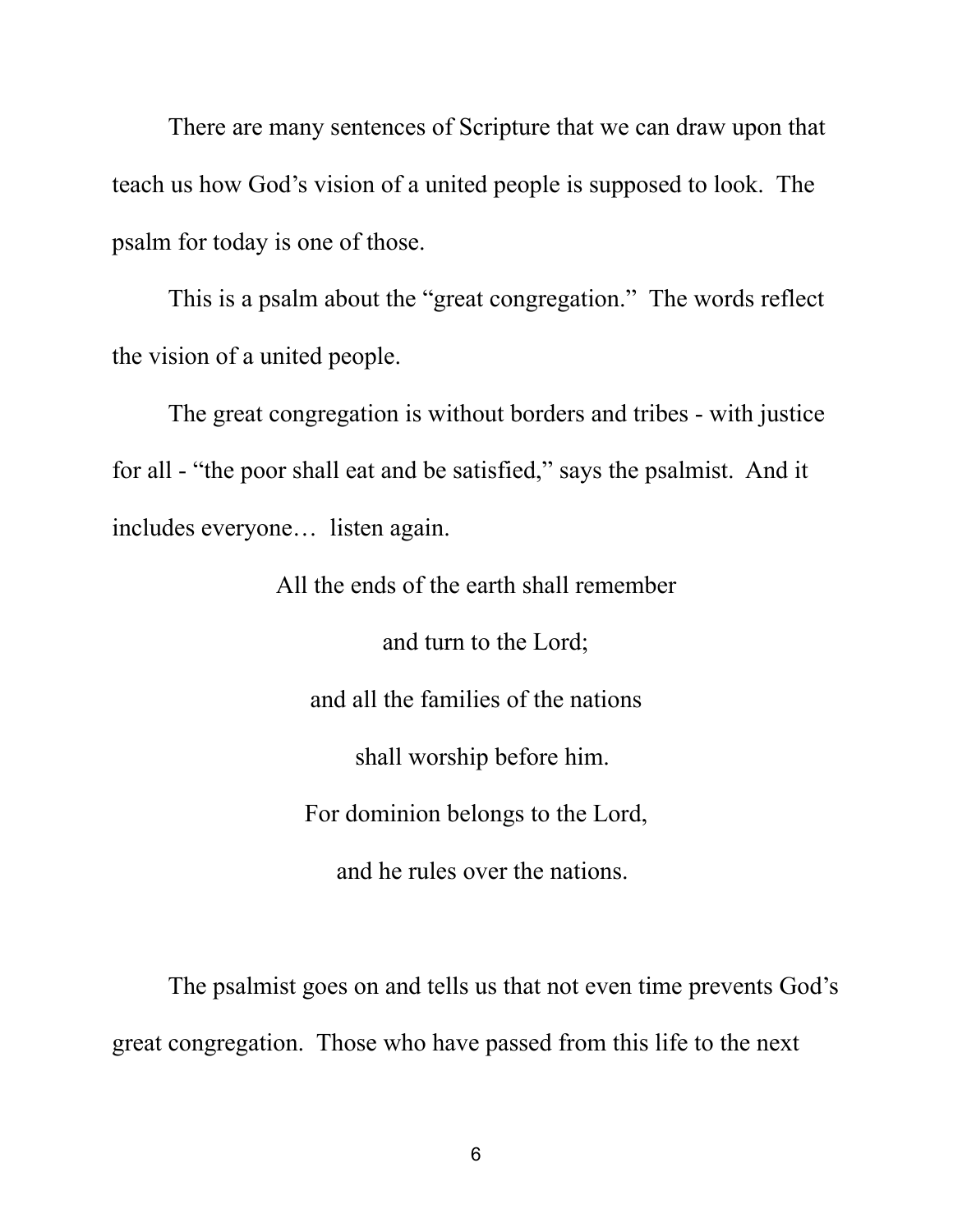rest in God's dominion. And those who are "a people yet unborn," are also a part of God's congregation and shall turn and worship the Lord.

What psalmist is telling us about God is: regardless of what it looks like from our vantage point, or how we long we persist in dividing ourselves by nation or race or ethnicity or religion, it doesn't look like that to God.

We are united - whether we are aware of it or not - because God unites us. Or to hark back to last week's sermon - we are **being** united at all times and in all places and at all levels by God.

This means that we are called to seek this united vision. The vision team reminds us that the Spirit compels us toward this united character. We're to seek it with all of our heart, spirit, strength and mind and intentionality.

This is actually the story of us, as God's people isn't it?

We can pull sentences of scripture out of the Bible right and left. But for me, the story comes alive and shares the truth more clearly when we look at the **people** God chose for posterity.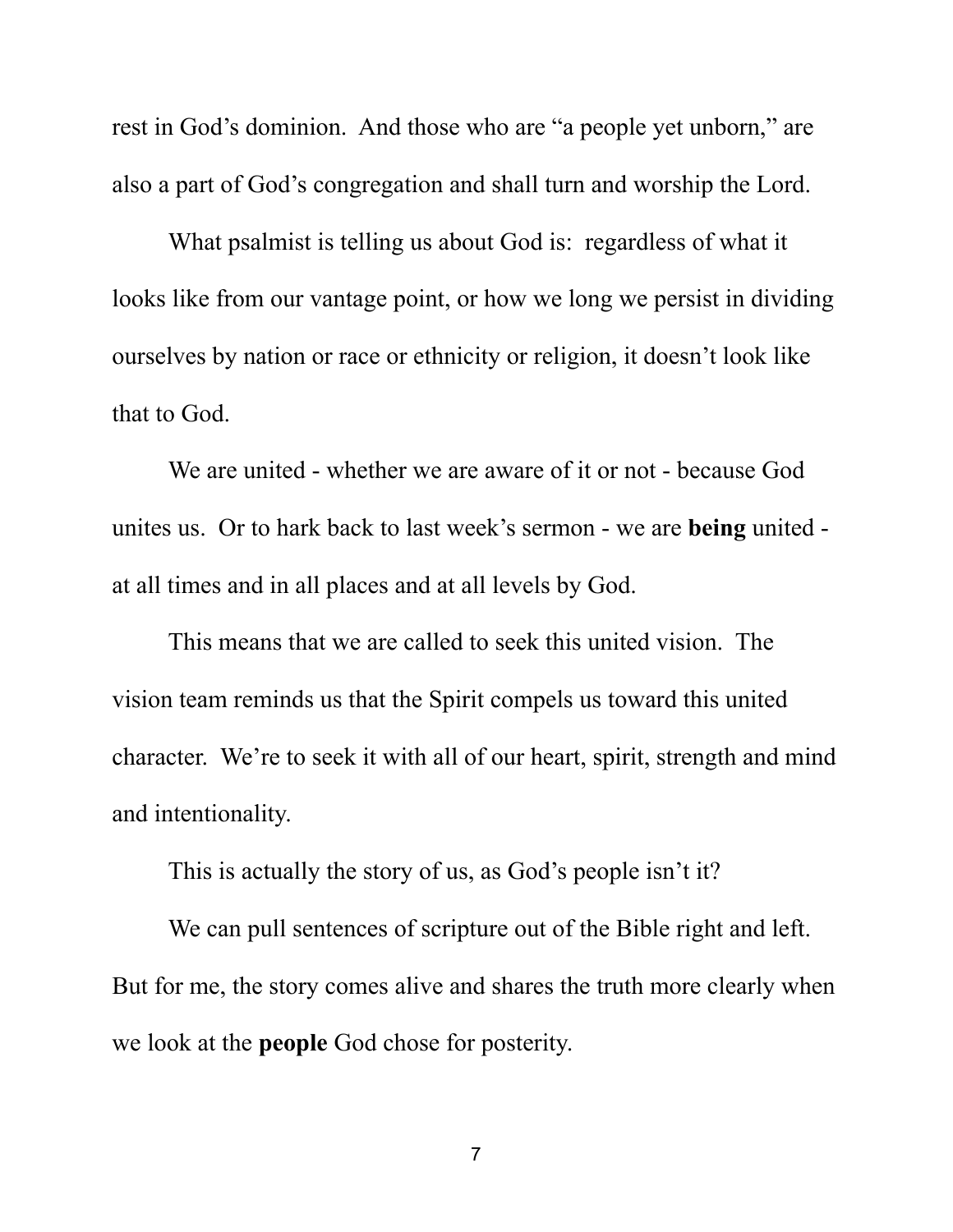The psalm says posterity will serve the Lord to tell future generations who belongs, who is united to God. And look at the unlikely tribe God has assembled to tell the story for all time - for posterity.

Episcopalian preacher Fleming Rutlege writes in her most recent book that…

> All along God had taken the low roads, chosen the least likely folks. To start a whole new nation? How about picking a pair of childless senior citizens? Need

a spokesperson for your people Israel?<br>Choose the one who stutters. And on and on it goes with God until finally even the prophets foresee that when God's Chosen One shows up, it will be more like a shoot emerging from a dead stump than the arrival of some flashy military or political figure. It will be the one from whom people would just as soon hide their

faces than the beautiful people gracing glossy magazine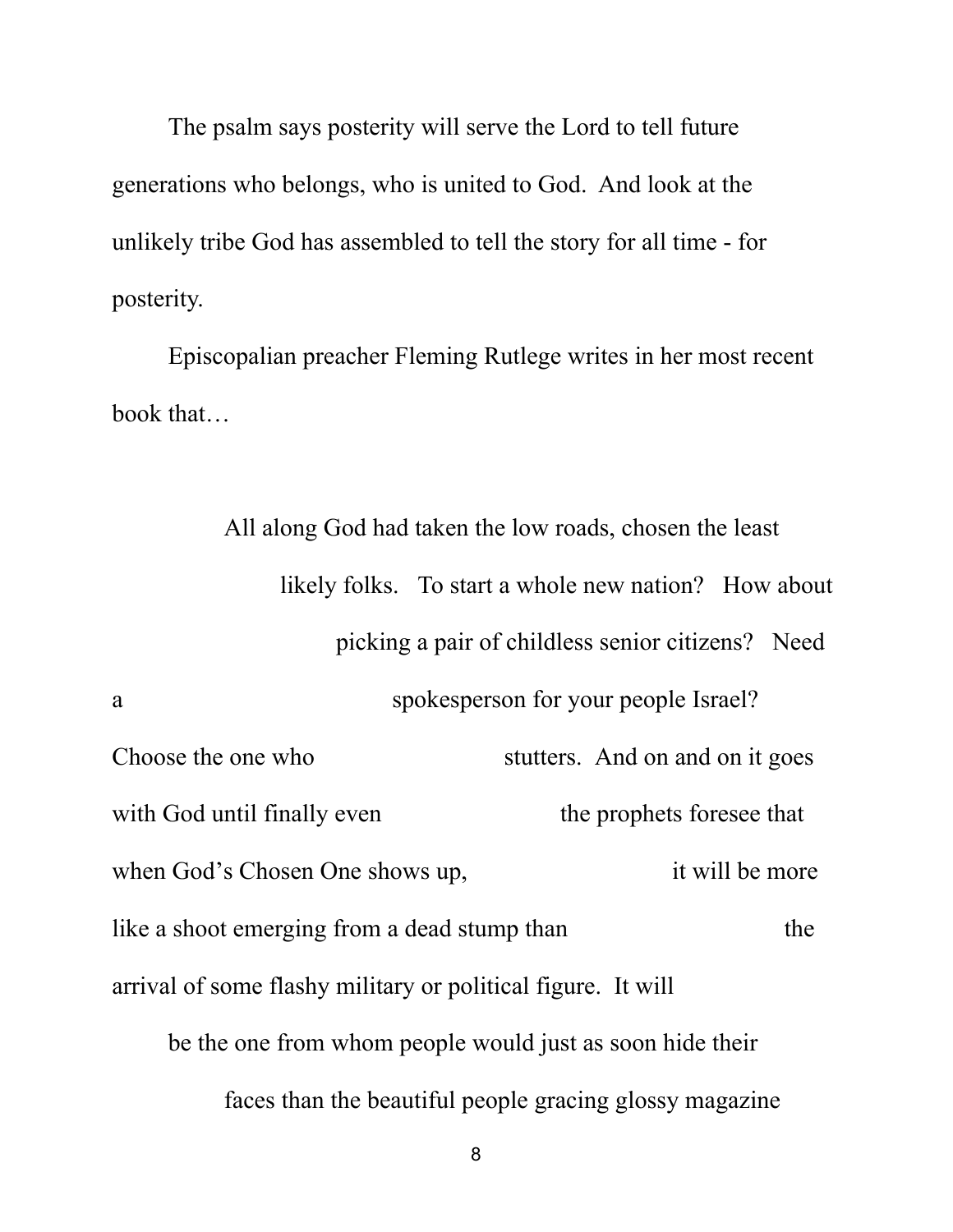covers.

https://blog.perspectivesjournal.org/2018/04/24/ weak-power

These are the people who say for God, "God has done it!" God has united us - all of us.

The entire book of Acts continues to tell stories of the people being united into God's vision of the great congregation.

Some people say this books should be named "The Acts of the Spirit." For the Spirit is leading the new church in ways that break the bonds of tribe and ability and nation and power.<br>This week the Spirit's leading is told through the story of Philip

and the Ethiopian Eunuch. We start with an angel - a messenger from God - who sends Philip away from Jerusalem south toward Gaza. Head down the mountain into the desert - the wilderness there along the coastline. So Philip goes along.

The same road is being traveled by this wealthy man from Ethiopia. He's been to Jerusalem - an 8 day journey at a fast clip - and now he's heading home.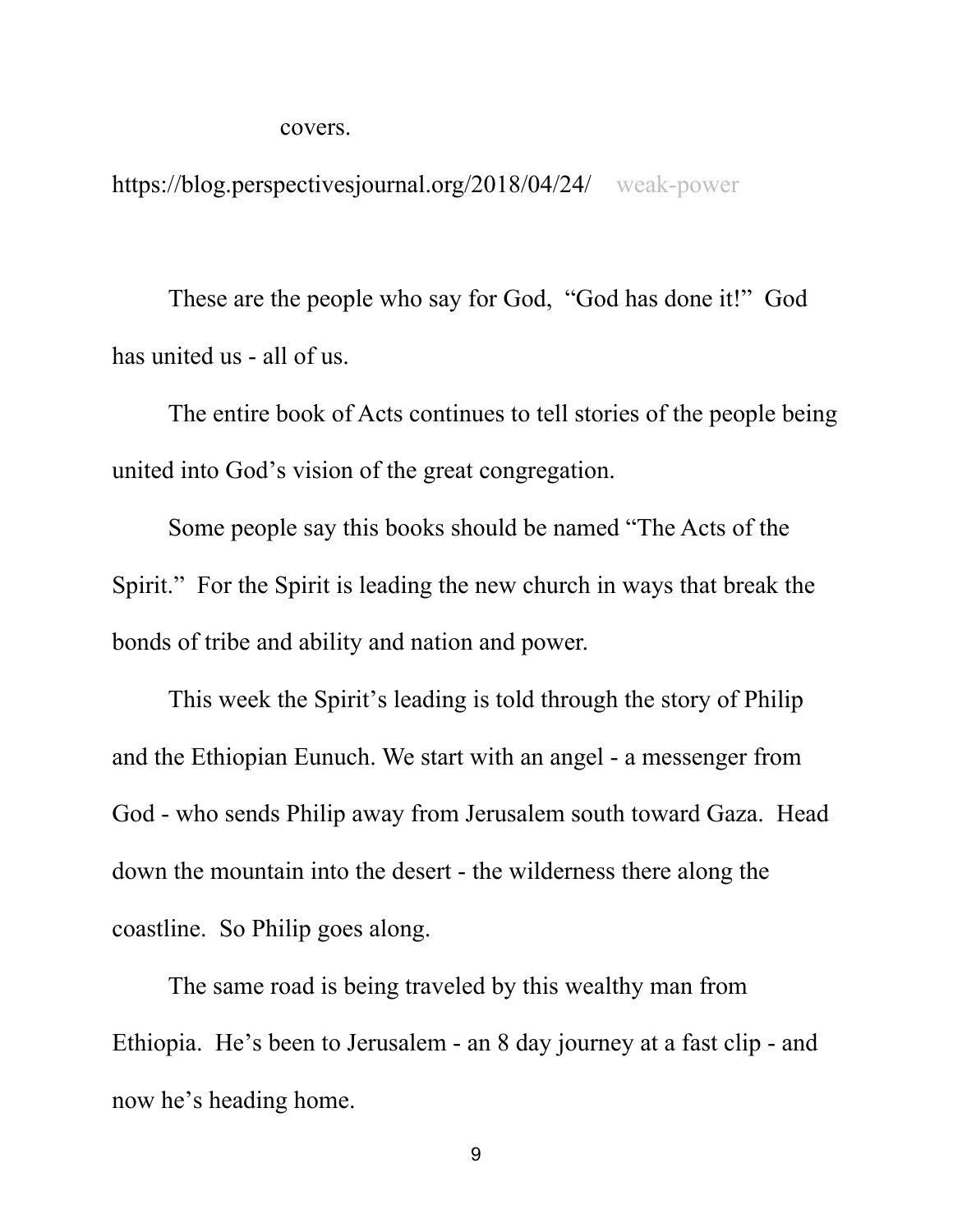As his entourage handles the horses, he's reading the scroll of Isaiah. We might assume he's one of the righteous gentiles who honors God. But, as a eunuch, he is disfigured physically. And just like the lame man, he can't enter the Temple or join any congregation.

The Spirit sends Philip to run alongside this elaborate chariot for a bit. Eventually, he's invited to ride, and asked to help. This unlikely pair study the Word of God together. They talk about how the verses that the Ethiopian struggled to understand were about Jesus - the servant who suffered. Philip must have told the eunuch about baptism. Because when some water appears, *in the desert*, the Ethiopian asks to be baptized.

There were plenty of "forces that divide us" present to become a stumbling block in this story about who God's great congregation includes.

Philip, as a good Jew, could have said - well - you might have respect for Yahweh, but, you're not fit for the Temple - I'm not sure you're fit for baptism. The eunuch could have looked at this funny man running along side and asked his charioteer to leave Philip in the dust.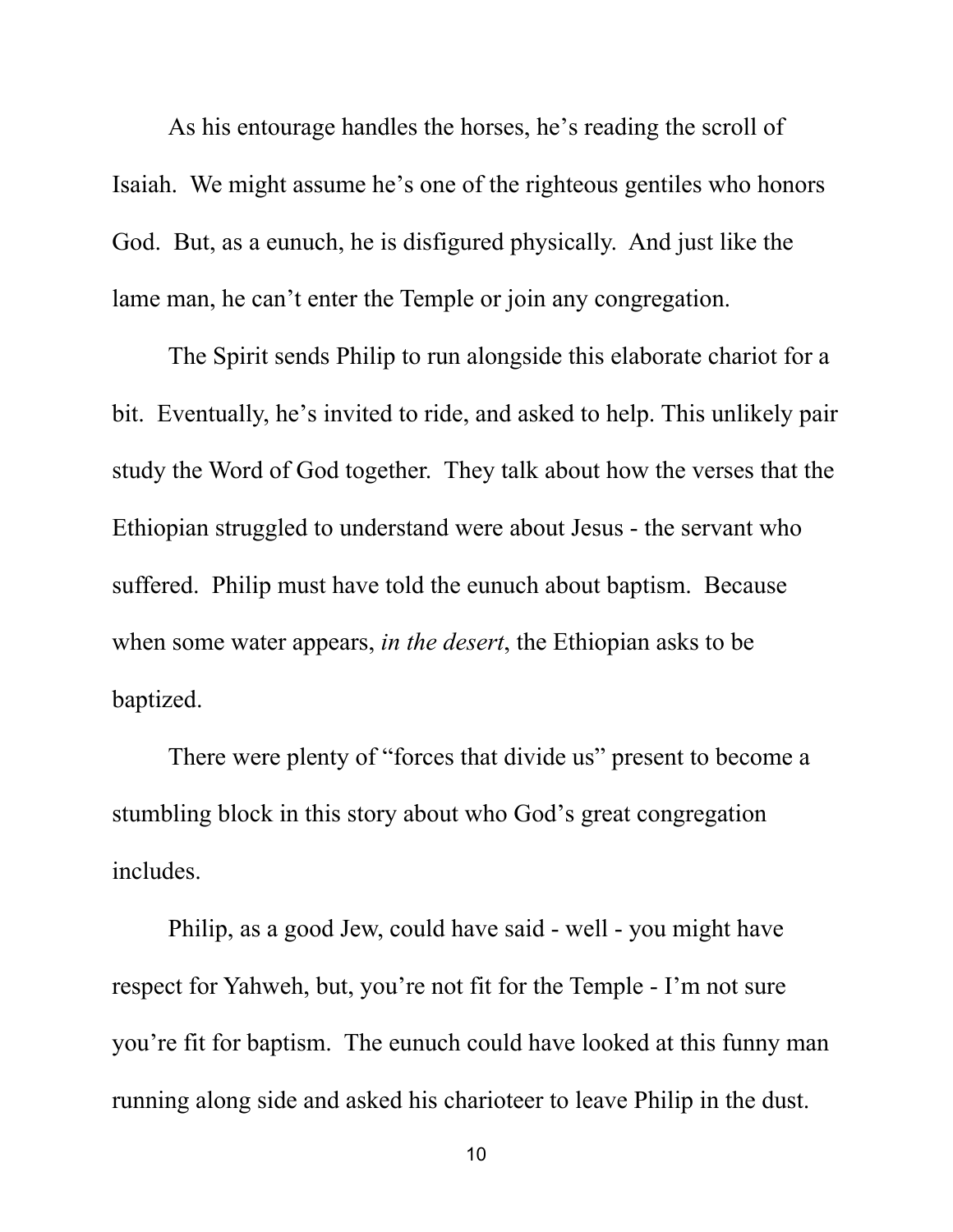They could have looked at each other and said, you're black and I'm brown… we're from different tribes and we best leave it like that. Or you're Jewish and I'm from an Ethiopian religion - we best not mingle our truth.

But the Spirit chose these folks for posterity. And nothing - not even a desert landscape - prevented those whom God has united from sitting next to each other in the great congregation - which just happened to be housed in a chariot that day. God has done it!

Last Sunday evening, I took my friend Abou to church in Zanesville, where he'd been invited to speak to an Apostolic congregation. This denomination's central focus is the baptism of the Spirit.

The leadership of the church is African American. And the small congregation is a mix of black and brown and white - young and old disabled in ways physical and mental - rich and poor. United in the Spirit. The worship was two hours. And at least an hour was dedicated to stories of how the Spirit had moved in their lives. Some of the stories were as new as mine - as I described how Abou and I came to be there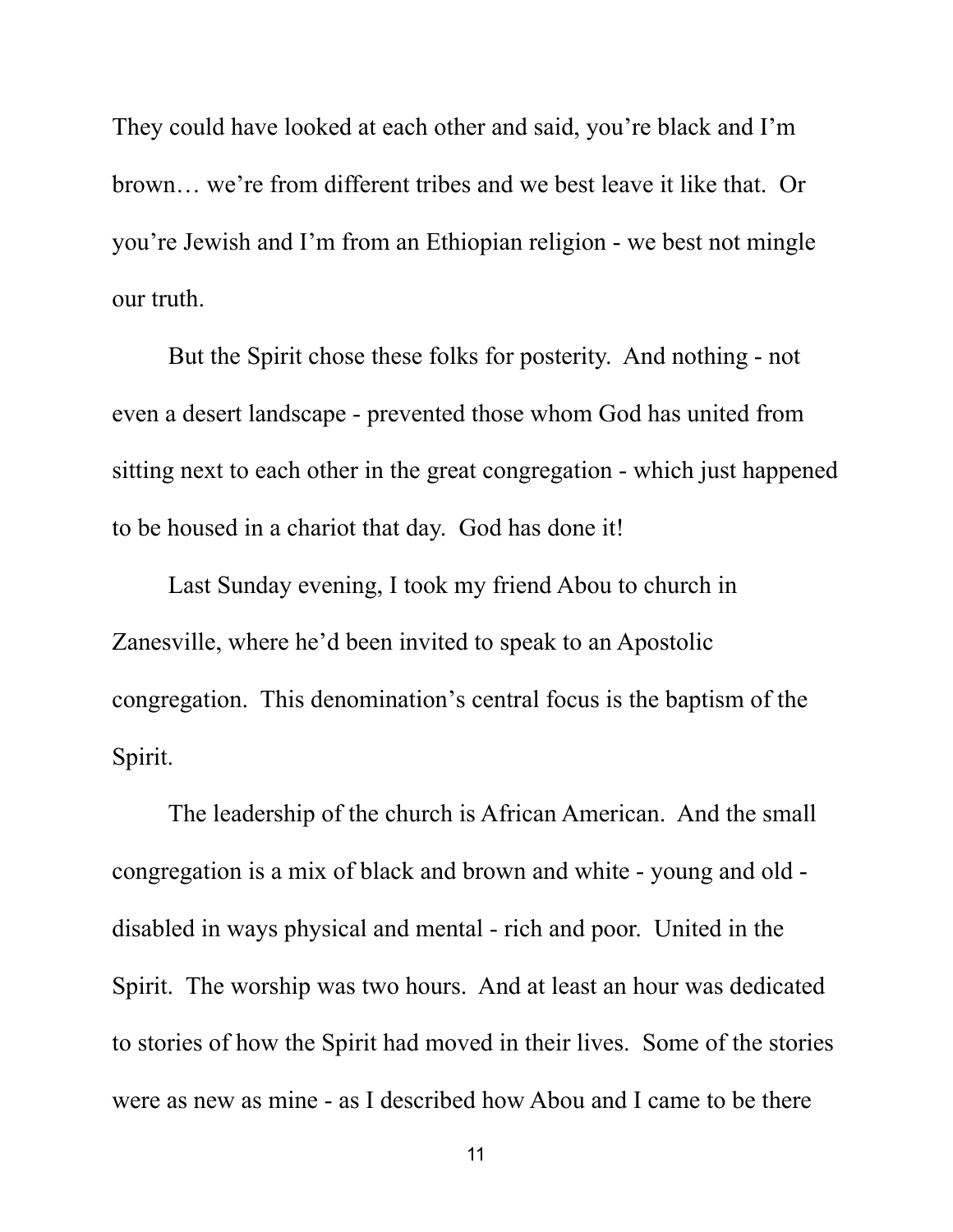that night. Or they were as old as sixty or seventy years. These old stories were perfectly told - polished by posterity. Each story united us. The feeling of love grew as each person spoke.

Finally, Abou, son of a Muslim Imam, told his story of how the Spirit worked through the stories in the Koran and the Bible to bring him to Christ. "I became a Christian," he testified, "because my Christian roommate in boarding school loaned me his Bible when I asked for it. And as we studied, I found the same people - Abraham, Moses, Mary, Jesus - in both books. I believed the Koran was true. So, then, the Bible, with even more stories about the same people, must be true, too."

The rest of Abou's story reads like Philip's story. Eventually, he left his family and was baptized by Korean missionaries. Then the Spirit sent him to seminary in the Philippines, and Nigeria and to plant churches the countries of West Africa.

Abou's story can be our story, too. He shows us what it means to be "members of the Church universal, …Christ's disciples, called by God and empowered by the Holy Spirit."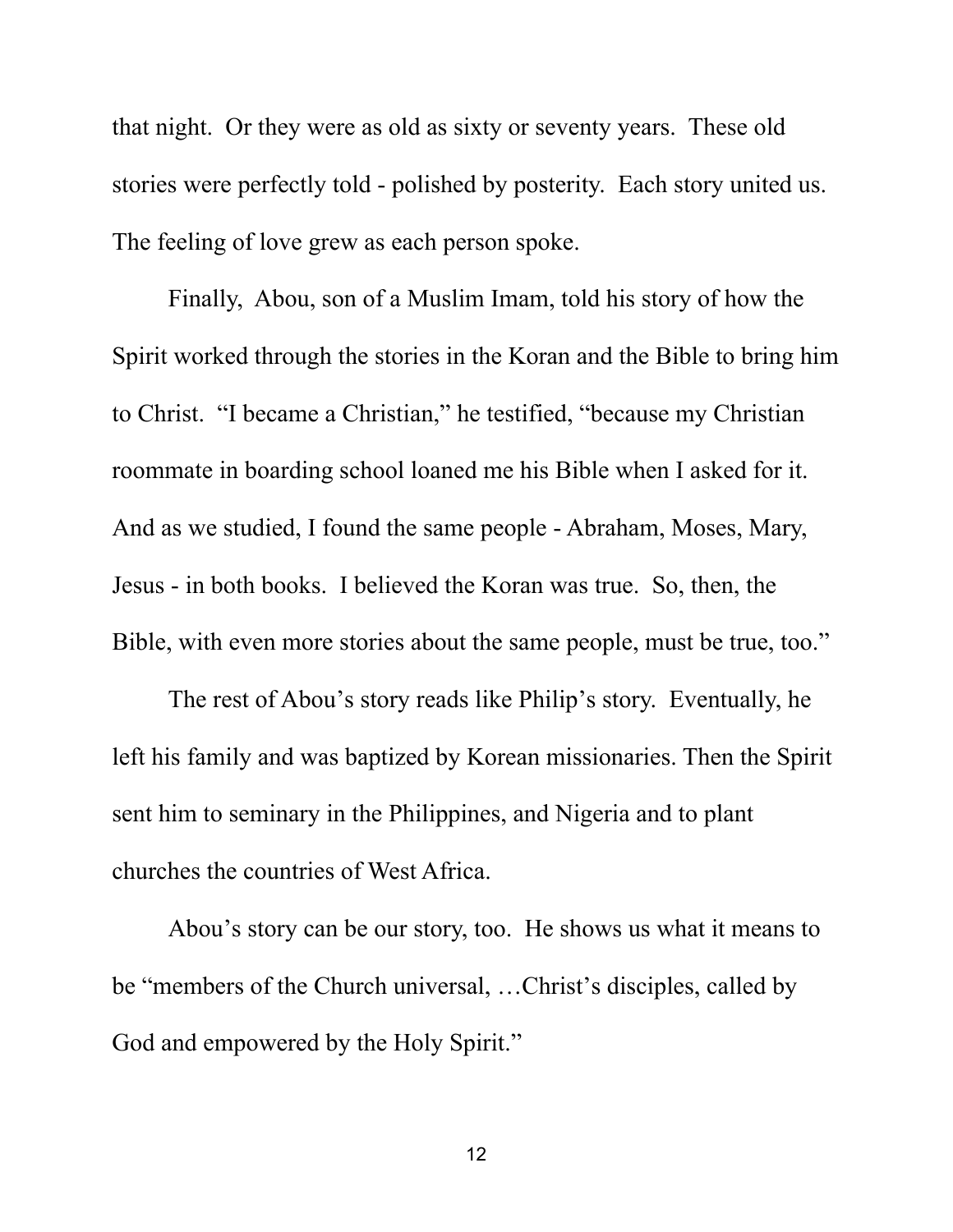Sometimes this will means running alongside a moving chariot and figuring out a way to get a ride.

Sometimes it means allowing ourselves to see the truth in other religions through the lens of our own truth.

Sometimes it takes great courage to stand against the forces that divide us - for it is not only the good that is polished for posterity. Sometimes posterity is nothing but polish. Things like the deeply ingrained harmful facets of race, class, gender and tribe must be exposed and dismantled.

It can be a great deal of effort to join the great congregation that God has prepared for us from before time.

But listen again to what happens when we do…

"When [the Ethiopian Eunuch and Philip] came up out of the water, the Spirit of the Lord snatched Philip away; the eunuch saw him no more, and went on his way **rejoicing**."

That's the vision of being united! We are all snatched up and sent on to do more of the same.